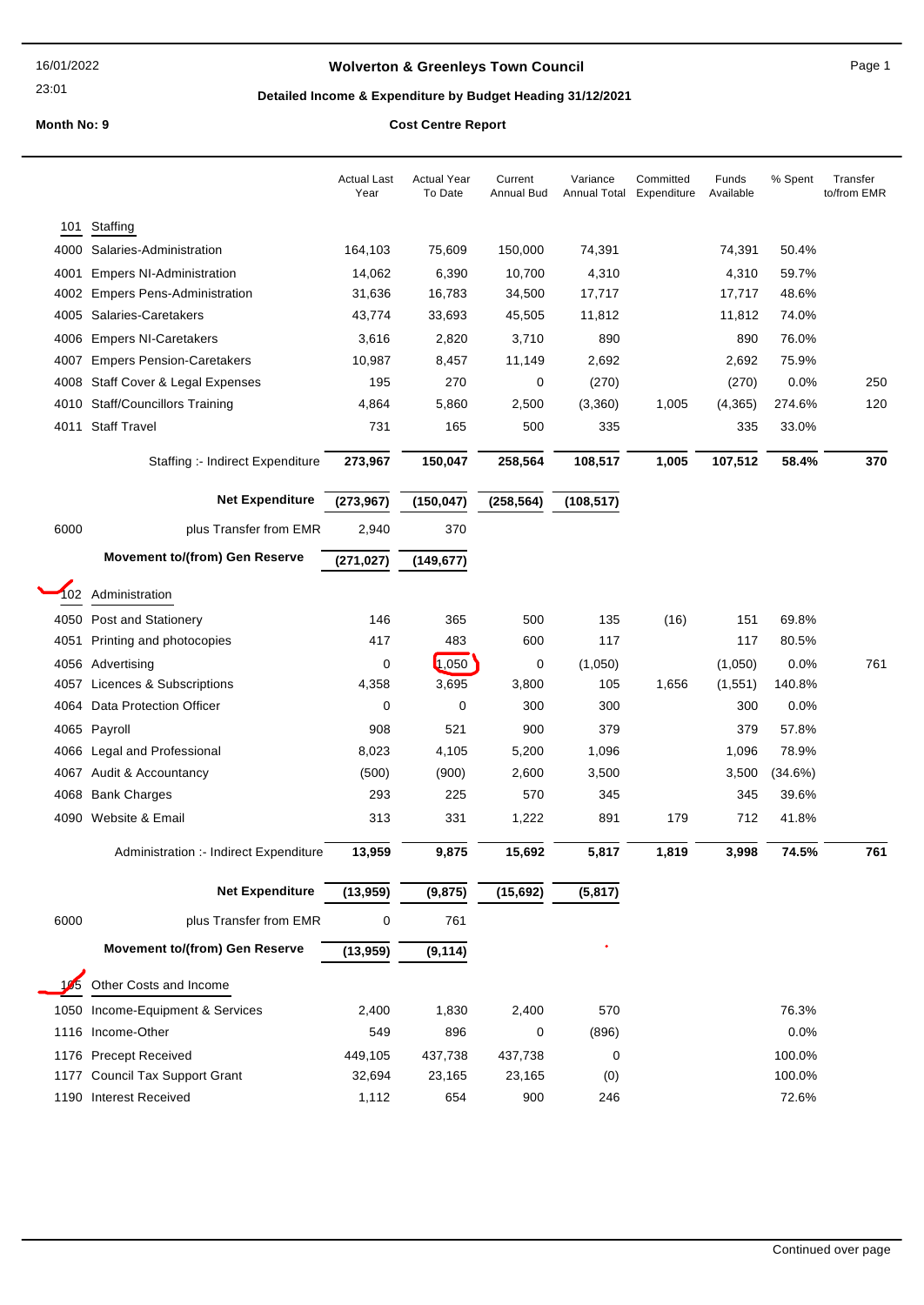#### 16/01/2022

23:01

# Wolverton & Greenleys Town Council **Page 2** Page 2

# Detailed Income & Expenditure by Budget Heading 31/12/2021

|          |                                           | <b>Actual Last</b><br>Year | <b>Actual Year</b><br>To Date | Current<br>Annual Bud | Variance<br><b>Annual Total</b> | Committed<br>Expenditure | Funds<br>Available | % Spent    | Transfer<br>to/from EMR |
|----------|-------------------------------------------|----------------------------|-------------------------------|-----------------------|---------------------------------|--------------------------|--------------------|------------|-------------------------|
| 1191     | Lamit Property Fund                       | 4,100                      | 2,361.                        | 3,000                 | 639                             |                          |                    | 78.7%      |                         |
|          | Other Costs and Income :- Income          | 489,960                    | 466,644                       | 467,203               | 559                             |                          |                    | 99.9%      | 0                       |
|          | Net Income                                | 489,960                    | 466,644                       | 467,203               | 559                             |                          |                    |            |                         |
| 6001     | less Transfer to EMR                      | 57,400                     | 0                             |                       |                                 |                          |                    |            |                         |
|          | Movement to/(from) Gen Reserve            | 432,560                    | 466,644                       |                       |                                 |                          |                    |            |                         |
| 201      | Town Hall-Running                         |                            |                               |                       |                                 |                          |                    |            |                         |
| 1000     | <b>Rent from Tenants</b>                  | 20,232                     | 15,601                        | 20,760                | 5,159                           |                          |                    | 75.2%      |                         |
| 1010     | Library Recharges                         | 7,000                      | 5,250                         | 7,000                 | 1,750                           |                          |                    | 75.0%      |                         |
| 1110     | Income-Meeting Room                       | 14                         | 48                            | 500                   | 452                             |                          |                    | 9.6%       |                         |
| 1116     | Income-Other                              | 1,021                      | 1,111                         | 500                   | (611)                           |                          |                    | 222.2%     |                         |
|          |                                           |                            |                               |                       |                                 |                          |                    |            |                         |
|          | Town Hall-Running :- Income               | 28,267                     | 22,011                        | 28,760                | 6,750                           |                          |                    | 76.5%      | 0                       |
| 4058     | <b>IT Costs</b>                           | 7,340                      | 8,315                         | 8,600                 | 285                             |                          | 285                | 96.7%      |                         |
|          | 4100 Rates                                | 5,993                      | 5,993                         | 6,100                 | 107                             |                          | 107                | 98.2%      |                         |
| 4101     | <b>Water Charges</b>                      | 377                        | 239                           | 400                   | 161                             |                          | 161                | 59.6%      |                         |
| 4110 Gas |                                           | 3,385                      | 1,810                         | 2,000                 | 190                             |                          | 190                | 90.5%      |                         |
| 4111     | Electricity                               | 2,508                      | 3,526                         | 4,325                 | 799                             |                          | 799                | 81.5%      |                         |
| 4115     | Telephone                                 | 13                         | 16                            | 1,300                 | 1,284                           |                          | 1,284              | 1.2%       |                         |
| 4116     | Internet                                  | 597                        | 434                           | 650                   | 216                             |                          | 216                | 66.8%      |                         |
| 4120     | Town Hall-Minor Expenses                  | 294                        | 740                           | 1,500                 | 760                             | 35                       | 725                | 51.6%      |                         |
| 4125     | Town Hall-Maintenance                     | 4,693                      | 5,819                         | 1,000                 | (4, 819)                        | 180                      | (4,999)            | 599.9%     | 5,819                   |
| 4126     | Cleaning                                  | 5,582                      | 2,528                         | 7,050                 | 4,522                           |                          | 4,522              | 35.9%      |                         |
| 4128     | Town Hall-Security                        | 1,035                      | 2,250                         | 1,300                 | (950)                           |                          | (950)              | 173.1%     | 2,250                   |
| 4140     | <b>PWLB-Repayments</b>                    | 40,953                     | 40,953                        | 41,000                | 47                              |                          | 47                 | 99.9%      |                         |
| 4315     | Equipmt Purchase & Maint.                 | 3,339                      | 3,088                         | 15,500                | 12,413                          |                          | 12,413             | 19.9%      |                         |
|          | Town Hall-Running :- Indirect Expenditure | 76,109                     | 75,710                        | 90,725                | 15,015                          | 214                      | 14,801             | 83.7%      | 8,069                   |
|          | Net Income over Expenditure               | (47, 842)                  | (53, 699)                     | (61, 965)             | (8, 266)                        |                          |                    |            |                         |
| 6000     | plus Transfer from EMR                    | 0                          | 8,069                         |                       |                                 |                          |                    |            |                         |
|          | Movement to/(from) Gen Reserve            | (47, 842)                  | (45, 630)                     |                       |                                 |                          |                    |            |                         |
| 203      | <b>Leased Assets</b>                      |                            |                               |                       |                                 |                          |                    |            |                         |
| 4152     | <b>Greenleys Depot</b>                    | 1,768                      | (1,504)                       | 2,000                 | 3,504                           | 38                       | 3,466              | $(73.3\%)$ |                         |
| 4153     | <b>Water Tower</b>                        | 2,084                      | 1,797                         | 500                   | (1, 297)                        |                          | (1, 297)           | 359.3%     |                         |
| 4155     | Urban Farm                                | 140                        | 561                           | 500                   | (61)                            |                          | (61)               | 112.2%     |                         |
| 4315     | Equipmt Purchase & Maint.                 | 0                          | 589                           | 0                     | (589)                           |                          | (589)              | 0.0%       |                         |
|          | Leased Assets :- Indirect Expenditure     | 3,992                      | 1,443                         | 3,000                 | 1,557                           | 38                       | 1,519              | 49.4%      | 0                       |
|          | Net Expenditure                           | (3,992)                    | (1, 443)                      | (3,000)               | (1, 557)                        |                          |                    |            |                         |
|          |                                           |                            |                               |                       |                                 |                          |                    |            |                         |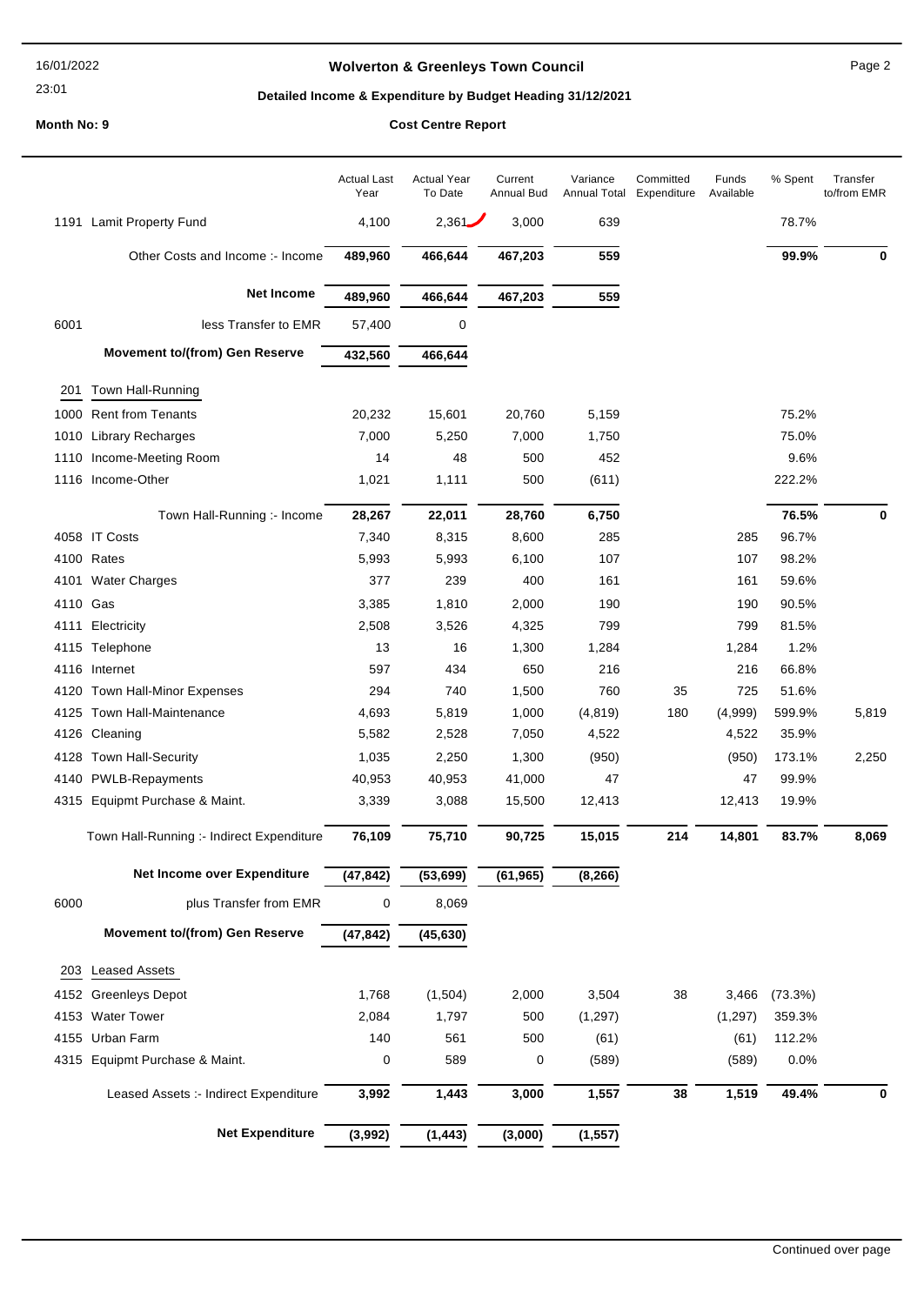23:01

# **Wolverton & Greenleys Town Council** Magness Council Page 3

# **Detailed Income & Expenditure by Budget Heading 31/12/2021**

|      |                                                 | <b>Actual Last</b><br>Year | <b>Actual Year</b><br>To Date | Current<br><b>Annual Bud</b> | Variance<br>Annual Total | Committed<br>Expenditure | Funds<br>Available | % Spent | Transfer<br>to/from EMR |
|------|-------------------------------------------------|----------------------------|-------------------------------|------------------------------|--------------------------|--------------------------|--------------------|---------|-------------------------|
| 210  | Allotments                                      |                            |                               |                              |                          |                          |                    |         |                         |
| 1020 | <b>Community Orchard</b>                        | 47                         | 47                            | 58                           | 11                       |                          |                    | 80.7%   |                         |
| 1021 | Hodge Furze                                     | 51                         | (49)                          | 0                            | 49                       |                          |                    | 0.0%    |                         |
| 1022 | Old Wolverton                                   | 675                        | 968                           | 706                          | (262)                    |                          |                    | 137.1%  |                         |
|      | 1023 Stacey Hill                                | 5,591                      | 5,890                         | 5,809                        | (81)                     |                          |                    | 101.4%  |                         |
|      | Allotments :- Income                            | 6,364                      | 6,856                         | 6,573                        | (283)                    |                          |                    | 104.3%  | 0                       |
|      | 4209 In Bloom                                   | $\mathbf 0$                | 30                            | 0                            | (30)                     |                          | (30)               | 0.0%    |                         |
| 4400 | <b>General Allotment Costs</b>                  | 404                        | 343                           | 0                            | (343)                    |                          | (343)              | 0.0%    |                         |
| 4405 | <b>Stacey Hill Expenses</b>                     | 1,854                      | 1,796                         | 1,750                        | (46)                     | 138                      | (184)              | 110.5%  |                         |
| 4407 | Old Wolverton                                   | 429                        | 192                           | 490                          | 298                      |                          | 298                | 39.2%   |                         |
| 4408 | <b>Orchard Allotments</b>                       | 332                        | 88                            | 350                          | 262                      |                          | 262                | 25.2%   |                         |
|      | Allotments :- Indirect Expenditure              | 3,018                      | 2,449                         | 2,590                        | 141                      | 138                      | 3                  | 99.9%   | 0                       |
|      | Net Income over Expenditure                     | 3,346                      | 4,407                         | 3,983                        | (424)                    |                          |                    |         |                         |
| 301  | <b>Community Grants</b>                         |                            |                               |                              |                          |                          |                    |         |                         |
|      | 1117 Income-Grants                              | 30,254                     | 12,400                        | 0                            | (12, 400)                |                          |                    | 0.0%    | 27,600                  |
|      | Community Grants :- Income                      | 30,254                     | 12,400                        | 0                            | (12, 400)                |                          |                    |         | 27,600                  |
|      | 4200 Remembrance                                | 38                         | 85                            | 700                          | 615                      |                          | 615                | 12.1%   |                         |
| 4201 | Grants                                          | 9,540                      | 9,057                         | 8,000                        | (1,057)                  | 406                      | (1, 463)           | 118.3%  | 7,057                   |
|      | 4207 CAB                                        | 0                          | 2,925                         | 7,500                        | 4,575                    |                          | 4,575              | 39.0%   |                         |
| 4379 | New Projects                                    | 698                        | 247                           | 0                            | (247)                    |                          | (247)              | 0.0%    | 247                     |
|      | <b>Community Grants :- Indirect Expenditure</b> | 10,276                     | 12,314                        | 16,200                       | 3,886                    | 406                      | 3,480              | 78.5%   | 7,305                   |
|      | Net Income over Expenditure                     | 19,978                     | 86                            | (16, 200)                    | (16, 286)                |                          |                    |         |                         |
| 6000 | plus Transfer from EMR                          | 0                          | 14,905                        |                              |                          |                          |                    |         |                         |
| 6001 | less Transfer to EMR                            | 19,000                     | 20,000                        |                              |                          |                          |                    |         |                         |
|      | <b>Movement to/(from) Gen Reserve</b>           | $\overline{978}$           | (5,010)                       |                              |                          |                          |                    |         |                         |
| 305  | <b>Community Projects</b>                       |                            |                               |                              |                          |                          |                    |         |                         |
|      | 1002 In Bloom income                            | 0                          | 40                            | 0                            | (40)                     |                          |                    | 0.0%    |                         |
| 1100 | Income-Newsletter & Adverts                     | 1,818                      | 1,528                         | 3,000                        | 1,472                    |                          |                    | 50.9%   |                         |
|      | 1125 Hodge Lea Meeting Place                    | 795                        | 2,759                         | 4,500                        | 1,741                    |                          |                    | 61.3%   |                         |
|      | Community Projects :- Income                    | 2,613                      | 4,327                         | 7,500                        | 3,173                    |                          |                    | 57.7%   | 0                       |
|      | 4230 Floodlight Running Costs                   | 220                        | 280                           | 375                          | 95                       |                          | 95                 | 74.6%   |                         |
| 4231 | Digital Inclusion                               | (59)                       | 0                             | 1,000                        | 1,000                    |                          | 1,000              | 0.0%    |                         |
| 4235 | <b>Newsletter Costs</b>                         | 18,012                     | 9,842                         | 15,500                       | 5,658                    | 640                      | 5,018              | 67.6%   |                         |
| 4261 | Hodge Lea Meeting Place                         | 3,696                      | 2,988                         | 4,500                        | 1,512                    |                          | 1,512              | 66.4%   |                         |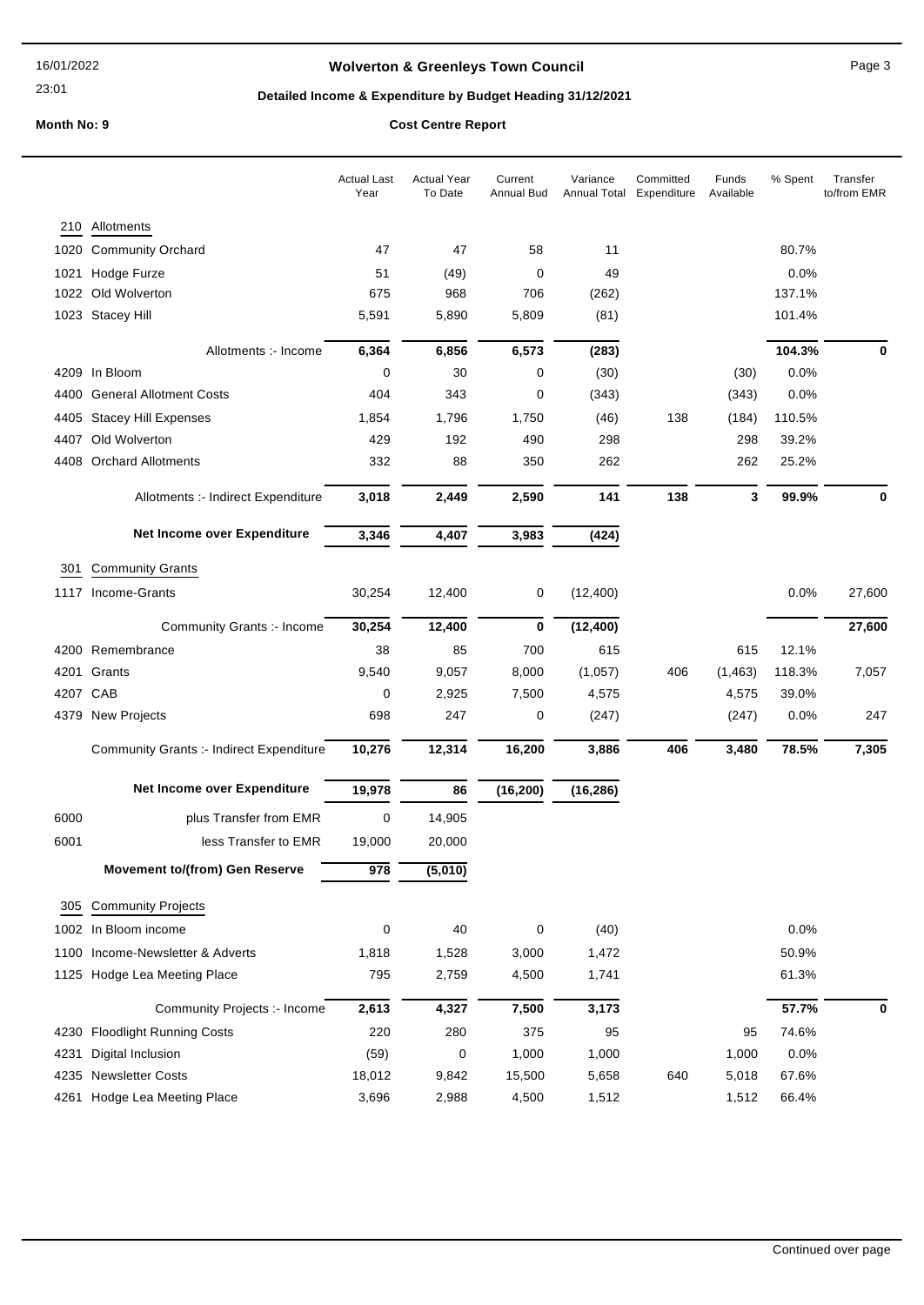#### 16/01/2022

23:01

# **Wolverton & Greenleys Town Council** Magnetic Page 4

# **Detailed Income & Expenditure by Budget Heading 31/12/2021**

|      |                                                   | <b>Actual Last</b><br>Year | <b>Actual Year</b><br>To Date | Current<br>Annual Bud | Variance<br>Annual Total | Committed<br>Expenditure | Funds<br>Available | % Spent | Transfer<br>to/from EMR |
|------|---------------------------------------------------|----------------------------|-------------------------------|-----------------------|--------------------------|--------------------------|--------------------|---------|-------------------------|
|      | 4263 Greenleys Community Garden                   | 0                          | 0                             | 0                     | 0                        | (1,025)                  | 1,025              | 0.0%    |                         |
|      | 4265 Youth work                                   | 0                          | 0                             | 500                   | 500                      |                          | 500                | 0.0%    |                         |
| 4315 | Equipmt Purchase & Maint.                         | 0                          | 41                            | 0                     | (41)                     |                          | (41)               | 0.0%    |                         |
| 4379 | <b>New Projects</b>                               | 1,534                      | 90                            | 10,000                | 9,910                    |                          | 9,910              | 0.9%    | 90                      |
|      | <b>Community Projects :- Indirect Expenditure</b> | 23,403                     | 13,240                        | 31,875                | 18,635                   | (385)                    | 19,020             | 40.3%   | 90                      |
|      | Net Income over Expenditure                       | (20, 790)                  | (8,913)                       | (24, 375)             | (15, 462)                |                          |                    |         |                         |
| 6000 | plus Transfer from EMR                            | 1,093                      | 90                            |                       |                          |                          |                    |         |                         |
|      | <b>Movement to/(from) Gen Reserve</b>             | (19, 697)                  | (8, 823)                      |                       |                          |                          |                    |         |                         |
|      | 310 Community Events                              |                            |                               |                       |                          |                          |                    |         |                         |
| 1105 | Income-Twinning                                   | 0                          | 0                             | 1,000                 | 1,000                    |                          |                    | 0.0%    |                         |
| 1106 | Income - Fireworks                                | 0                          | 0                             | 2,300                 | 2,300                    |                          |                    | 0.0%    |                         |
| 1107 | Income - Town Trail App                           | 0                          | 0                             | 500                   | 500                      |                          |                    | 0.0%    |                         |
| 1108 | Income-New projects                               | (350)                      | 0                             | 0                     | 0                        |                          |                    | 0.0%    |                         |
| 1109 | Income - Summer Festival                          | (120)                      | 0                             | 0                     | 0                        |                          |                    | 0.0%    |                         |
|      | Community Events :- Income                        | (470)                      | 0                             | 3,800                 | 3,800                    |                          |                    | 0.0%    | 0                       |
|      | 4274 Summer Festival                              | 519                        | 3,720                         | 2,500                 | (1,220)                  |                          | (1,220)            | 148.8%  |                         |
| 4275 | <b>Town Twinning</b>                              | 50                         | 0                             | 1,000                 | 1,000                    |                          | 1,000              | 0.0%    |                         |
|      | 4277 Fireworks                                    | 0                          | 1,563                         | 8,500                 | 6,938                    | 1,388                    | 5,550              | 34.7%   |                         |
| 4278 | <b>Lantern Festival</b>                           | 1,821                      | 0                             | 5,140                 | 5,140                    |                          | 5,140              | 0.0%    |                         |
| 4299 | <b>Other Events</b>                               | 0                          | 5,662                         | 0                     | (5,662)                  | 1                        | (5,663)            | 0.0%    | 5,662                   |
|      | <b>Community Events :- Indirect Expenditure</b>   | 2,390                      | 10,944                        | 17,140                | 6,196                    | 1,388                    | 4,807              | 72.0%   | 5,662                   |
|      | Net Income over Expenditure                       | (2,860)                    | (10, 944)                     | (13, 340)             | (2, 396)                 |                          |                    |         |                         |
| 6000 | plus Transfer from EMR                            | 1,038                      | 5,662                         |                       |                          |                          |                    |         |                         |
| 6001 | less Transfer to EMR                              | (574)                      | 0                             |                       |                          |                          |                    |         |                         |
|      | <b>Movement to/(from) Gen Reserve</b>             | (1, 248)                   | (5, 282)                      |                       |                          |                          |                    |         |                         |
| 401  | Town Upkeep                                       |                            |                               |                       |                          |                          |                    |         |                         |
| 4209 | In Bloom                                          | 2,556                      | 1,691                         | 2,500                 | 809                      | 716                      | 92                 | 96.3%   | 7                       |
| 4300 | Christmas Lights Running                          | 0                          | 16                            | 250                   | 234                      |                          | 234                | 6.2%    |                         |
| 4301 | <b>Christmas Trees</b>                            | 0                          | 14                            | 0                     | (14)                     |                          | (14)               | 0.0%    |                         |
| 4302 | Dog Waste Collection                              | 12,713                     | 8,122                         | 12,000                | 3,878                    |                          | 3,878              | 67.7%   |                         |
|      | 4303 Road Sweeping                                | 1,653                      | 0                             | 0                     | 0                        |                          | 0                  | 0.0%    |                         |
| 4310 | <b>Caretaker Costs</b>                            | 276                        | 73                            | 100                   | 27                       |                          | 27                 | 72.8%   |                         |
| 4315 | Equipmt Purchase & Maint.                         | $\pmb{0}$                  | $\overline{7}$                | 0                     | (7)                      | 2,201                    | (2,208)            | 0.0%    |                         |
|      | 4316 Planting                                     | 15,263                     | 10,171                        | 14,000                | 3,829                    | 700                      | 3,129              | 77.6%   | 187                     |
|      | 4319 Weed Machine Operation                       | 0                          | 954                           | 0                     | (954)                    |                          | (954)              | 0.0%    |                         |